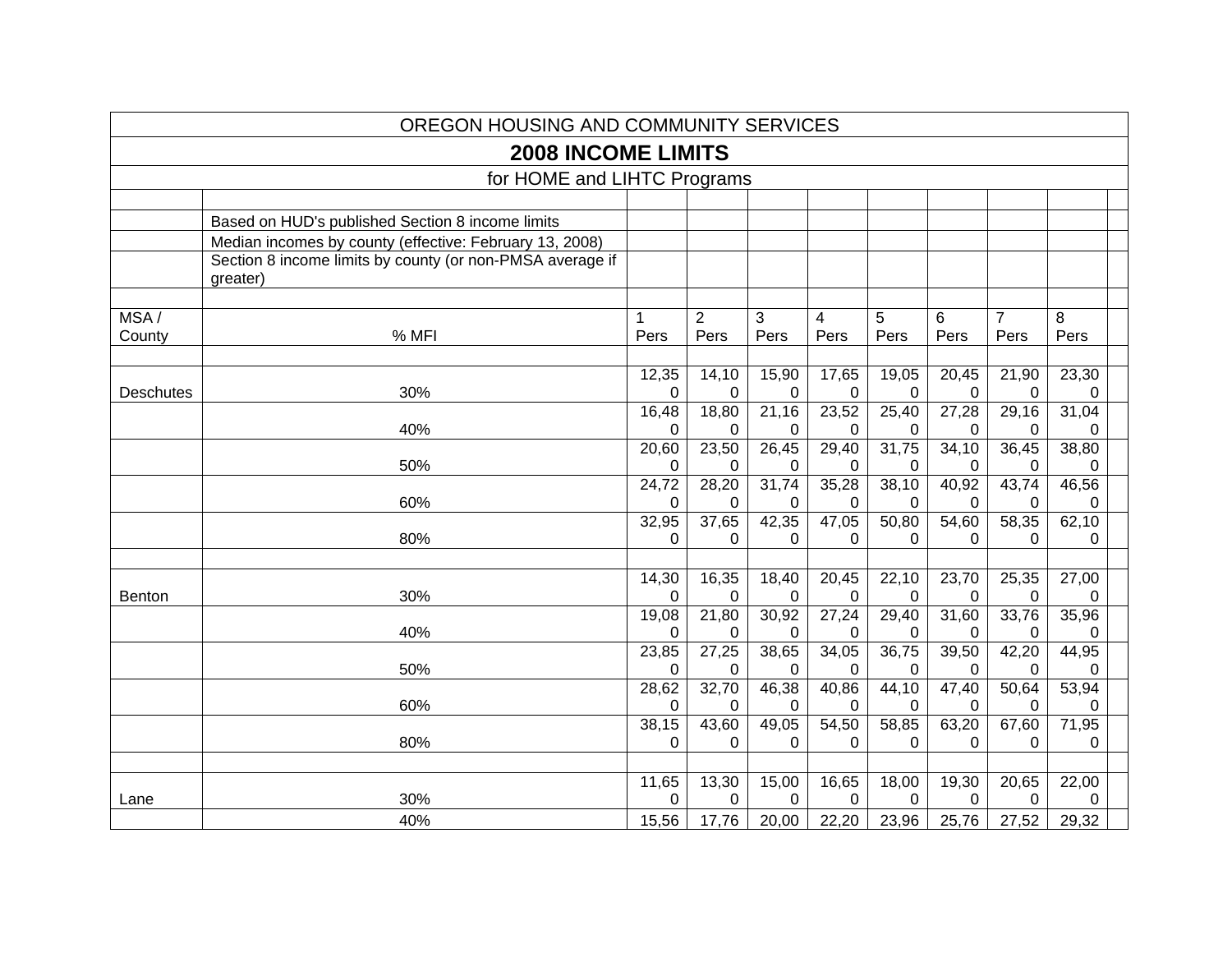|                          |     | $\pmb{0}$   | 0                  | $\pmb{0}$   | 0                  | 0              | 0     | 0                  | $\pmb{0}$   |  |
|--------------------------|-----|-------------|--------------------|-------------|--------------------|----------------|-------|--------------------|-------------|--|
|                          |     | 19,45       | 22,20              | 25,00       | 27,75              | 29,95          | 32,20 | 34,40              | 36,65       |  |
|                          | 50% | 0           | 0                  | 0           | 0                  | 0              | 0     | 0                  | 0           |  |
|                          |     | 23,34       | 26,64              | 30,00       | 33,30              | 35,94          | 38,64 | 41,28              | 43,98       |  |
|                          | 60% | 0           | 0                  | 0           | 0                  | 0              | 0     | 0                  | 0           |  |
|                          |     | 31,10       | 35,50              | 39,95       | 44,40              | 47,95          | 51,50 | 55,05              | 58,60       |  |
|                          | 80% | $\Omega$    | 0                  | 0           | 0                  | 0              | 0     | 0                  | 0           |  |
|                          |     |             |                    |             |                    |                |       |                    |             |  |
|                          |     | 11,10       | 12,70              | 14,25       | 15,85              | 17,10          | 18,40 | 19,65              | 20,90       |  |
| Jackson                  | 30% | 0           | 0                  | 0           | $\mathbf 0$        | 0              | 0     | 0                  | $\mathbf 0$ |  |
|                          |     | 14,80       | 16,92              | 19,04       | $\overline{21,16}$ | 22,84          | 24,56 | $\overline{26,}24$ | 27,92       |  |
|                          | 40% | $\mathbf 0$ | 0                  | $\mathbf 0$ | 0                  | 0              | 0     | 0                  | 0           |  |
|                          |     | 18,50       | 21,15              | 23,80       | 26,45              | 28,55          | 30,70 | 32,80              | 34,90       |  |
|                          | 50% | $\Omega$    | 0                  | 0           | 0                  | 0              | 0     | 0                  | 0           |  |
|                          |     | 22,20       | 25,38              | 28,56       | 31,74              | 34,26          | 36,84 | 39,36              | 41,88       |  |
|                          | 60% | 0           | 0                  | $\mathbf 0$ | 0                  | 0              | 0     | 0                  | 0           |  |
|                          |     | 29,60       | 33,85              | 38,05       | 42,30              | 45,70          | 49,05 | 52,45              | 55,85       |  |
|                          | 80% | 0           | 0                  | 0           | 0                  | $\Omega$       | 0     | 0                  | 0           |  |
|                          |     |             |                    |             |                    |                |       |                    |             |  |
| Clackama                 |     | 14,25       | 16,30              | 18,35       | 20,35              | 22,00          | 23,65 | 25,25              | 26,90       |  |
| s                        | 30% | 0           | 0                  | 0           | 0                  | 0              | 0     | 0                  | 0           |  |
|                          |     | 19,00       | 21,72              | 24,44       | 27,16              | 29,32          | 31,52 | 33,68              | 35,84       |  |
| Columbia                 | 40% | 0           | 0                  | 0           | 0                  | 0              | 0     | 0                  | 0           |  |
|                          |     | 23,75       | $\overline{27,15}$ | 30,55       | 33,95              | 36,65          | 39,40 | 42,10              | 44,80       |  |
| Multnoma                 |     | 0           | 0                  | 0           | 0                  | $\Omega$       | 0     | 0                  | 0           |  |
| h.                       | 50% |             |                    |             |                    |                |       |                    |             |  |
|                          |     |             |                    |             |                    |                |       |                    |             |  |
| Washingto                |     | 28,50       | 32,58              | 36,66       | 40,74              | 43,98          | 47,28 | 50,52              | 53,76       |  |
| n                        | 60% | $\Omega$    | $\Omega$           | $\mathbf 0$ | 0                  | $\overline{0}$ | 0     | 0                  | 0           |  |
| $\overline{\mathcal{S}}$ |     | 38,00       | 43,45              | 48,90       | 54,30              | 58,65          | 63,00 | 67,35              | 71,70       |  |
| Yamhill                  | 80% | $\mathbf 0$ | 0                  | 0           | 0                  | 0              | 0     | 0                  | 0           |  |
|                          |     |             |                    |             |                    |                |       |                    |             |  |
| Marion &                 |     | 11,95       | 13,65              | 15,35       | 17,05              | 18,40          | 19,80 | 21,15              | 22,50       |  |
| Polk                     | 30% | 0           | 0                  | 0           | 0                  | 0              | 0     | 0                  | 0           |  |
|                          |     | 15,92       | 18,16              | 20,44       | 22,72              | 24,52          | 26,36 | 28,16              | 30,00       |  |
|                          | 40% | $\mathbf 0$ | $\mathbf 0$        | $\mathbf 0$ | $\mathbf 0$        | 0              | 0     | 0                  | 0           |  |
|                          |     | 19,90       | $\overline{22,70}$ | 25,55       | 28,40              | 30,65          | 32,95 | 35,20              | 37,50       |  |
|                          | 50% | $\mathbf 0$ | 0                  | 0           | 0                  | 0              | 0     | 0                  | 0           |  |
|                          | 60% | 23,88       | 27,24              | 30,66       | 34,08              | 36,78          | 39,54 | 42,24              | 45,00       |  |
|                          |     |             |                    |             |                    |                |       |                    |             |  |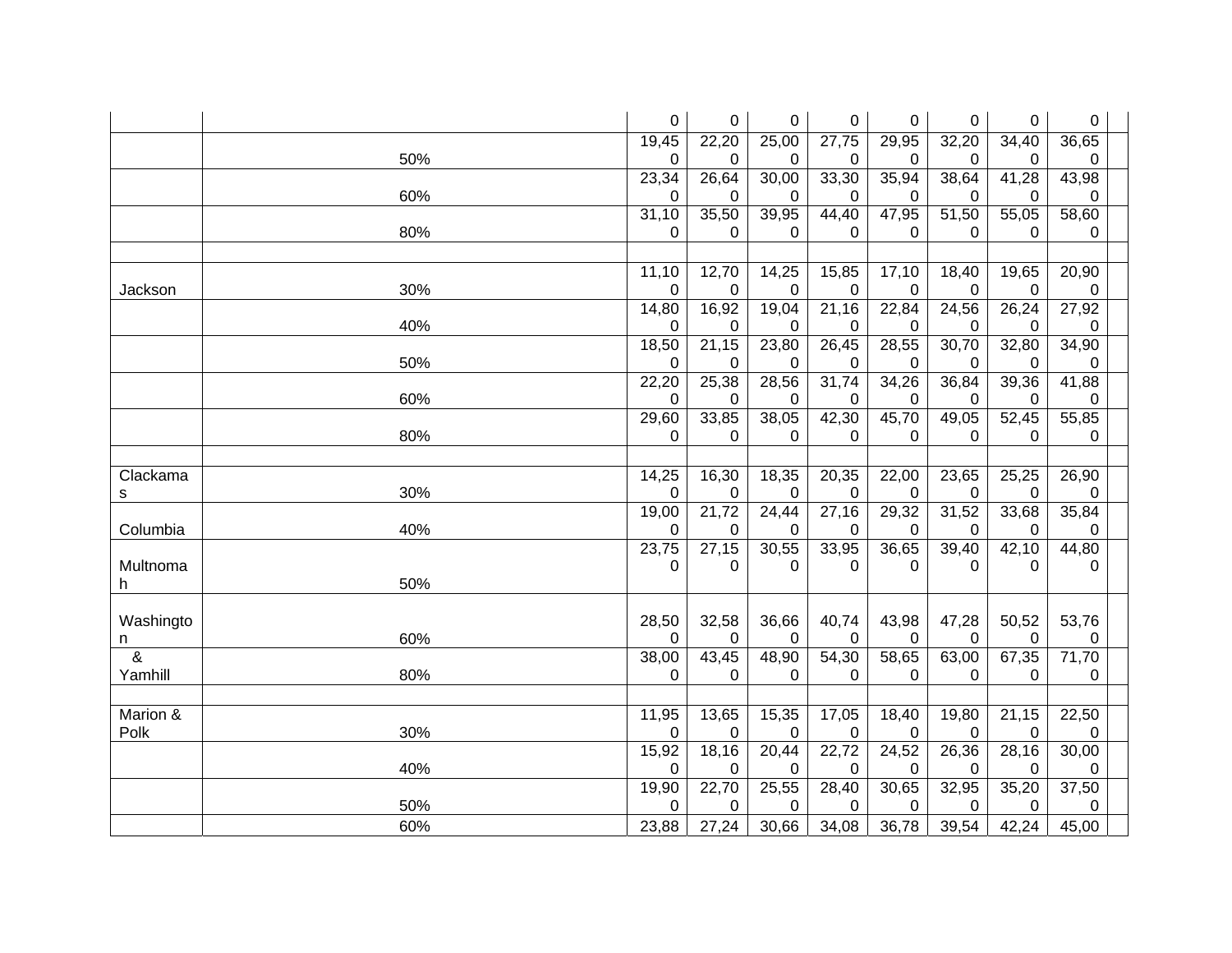|              |          | $\pmb{0}$           | 0              | 0           | 0                  | 0          | 0          | 0              | 0                 |  |
|--------------|----------|---------------------|----------------|-------------|--------------------|------------|------------|----------------|-------------------|--|
|              |          | 31,80               | 36,35          | 40,90       | 45,45              | 49,10      | 52,70      | 56,35          | 60,00             |  |
|              | 80%      | 0                   | 0              | 0           | 0                  | 0          | 0          | 0              | 0                 |  |
|              |          |                     |                |             |                    |            |            |                |                   |  |
|              |          | $\overline{10, 15}$ | 11,60          | 13,05       | 14,50              | 15,65      | 16,80      | 18,00          | 19,15             |  |
| <b>Baker</b> | 30%      | 0                   | 0              | 0           | 0                  | 0          | 0          | 0              | 0                 |  |
|              |          | 13,52               | 15,44          | 17,40       | 19,32              | 20,88      | 22,40      | 23,96          | 25,52             |  |
|              | 40%      | $\mathbf 0$         | 0              | $\mathbf 0$ | 0                  | 0          | 0          | 0              | 0                 |  |
|              |          | 16,90               | 19,30          | 21,75       | 24,15              | 26,10      | 28,00      | 29,95          | 31,90             |  |
|              | 50%      | $\mathbf 0$         | 0              | 0           | 0                  | 0          | 0          | 0              | 0                 |  |
|              |          | 20,28               | 23,16          | 26,10       | 28,98              | 31,32      | 33,60      | 35,94          | 38,28             |  |
|              | 60%      | 0                   | 0              | $\mathbf 0$ | 0                  | 0          | 0          | 0              | 0                 |  |
|              |          | 27,05               | 30,90          | 34,80       | 38,65              | 41,75      | 44,85      | 47,95          | 51,00             |  |
|              | 80%      | 0                   | 0              | 0           | 0                  | 0          | 0          | 0              | 0                 |  |
|              |          |                     |                |             |                    |            |            |                |                   |  |
| MSA/         |          | 1                   | $\overline{c}$ | 3           | 4                  | 5          | 6          | $\overline{7}$ | 8                 |  |
| County       | % of MFI | Pers                | Pers           | Pers        | Pers               | Pers       | Pers       | Pers           | Pers              |  |
|              |          |                     |                |             |                    |            |            |                |                   |  |
|              |          | 11,30               | 12,90          | 14,55       | 16,15              | 17,45      | 18,75      | 20,05          | 21,30             |  |
| Clatsop      | 30%      | $\mathbf 0$         | 0              | 0           | 0                  | 0          | 0          | 0              | 0                 |  |
|              | 40%      | 15,08<br>$\pmb{0}$  | 17,24          | 19,40       | 21,56              | 23,28      | 25,00      | 26,72          | 28,44             |  |
|              |          | 18,85               | 0<br>21,55     | 0<br>24,25  | 0<br>26,95         | 0<br>29,10 | 0<br>31,25 | 0<br>33,40     | 0<br>35,55        |  |
|              | 50%      | 0                   | 0              | 0           | 0                  | 0          | 0          | 0              | 0                 |  |
|              |          | 22,62               | 25,86          | 29,10       | 32,34              | 34,92      | 37,50      | 40,08          | 42,66             |  |
|              | 60%      | 0                   | 0              | 0           | 0                  | 0          | 0          | 0              | 0                 |  |
|              |          | 30,15               | 34,50          | 38,80       | 43,10              | 46,55      | 50,00      | 53,45          | 56,90             |  |
|              | 80%      | 0                   | 0              | 0           | 0                  | $\Omega$   | 0          | 0              | 0                 |  |
|              |          |                     |                |             |                    |            |            |                |                   |  |
|              |          | 10,15               | 11,60          | 13,05       | 14,50              | 15,65      | 16,80      | 18,00          | 19,15             |  |
| Coos         | 30%      | $\pmb{0}$           | 0              | 0           | 0                  | 0          | 0          | 0              | 0                 |  |
|              |          | 13,52               | 15,44          | 17,40       | 19,32              | 20,88      | 22,40      | 23,96          | 25,52             |  |
|              | 40%      | $\mathbf 0$         | 0              | 0           | 0                  | 0          | 0          | 0              | 0                 |  |
|              |          | 16,90               | 19,30          | 21,75       | $\overline{24,15}$ | 26,10      | 28,00      | 29,95          | 31,90             |  |
|              | 50%      | 0                   | 0              | 0           | 0                  | 0          | 0          | 0              | 0                 |  |
|              |          | 20,28               | 23,16          | 26,10       | 28,98              | 31,32      | 33,60      | 35,94          | 38,28             |  |
|              | 60%      | $\mathbf 0$         | 0              | 0           | 0                  | 0          | 0          | 0              | 0                 |  |
|              |          | 27,05               | 30,90          | 34,80       | 38,65              | 41,75      | 44,85      | 47,95          | $\frac{1}{51,00}$ |  |
|              | 80%      | 0                   | 0              | $\pmb{0}$   | 0                  | 0          | 0          | 0              | 0                 |  |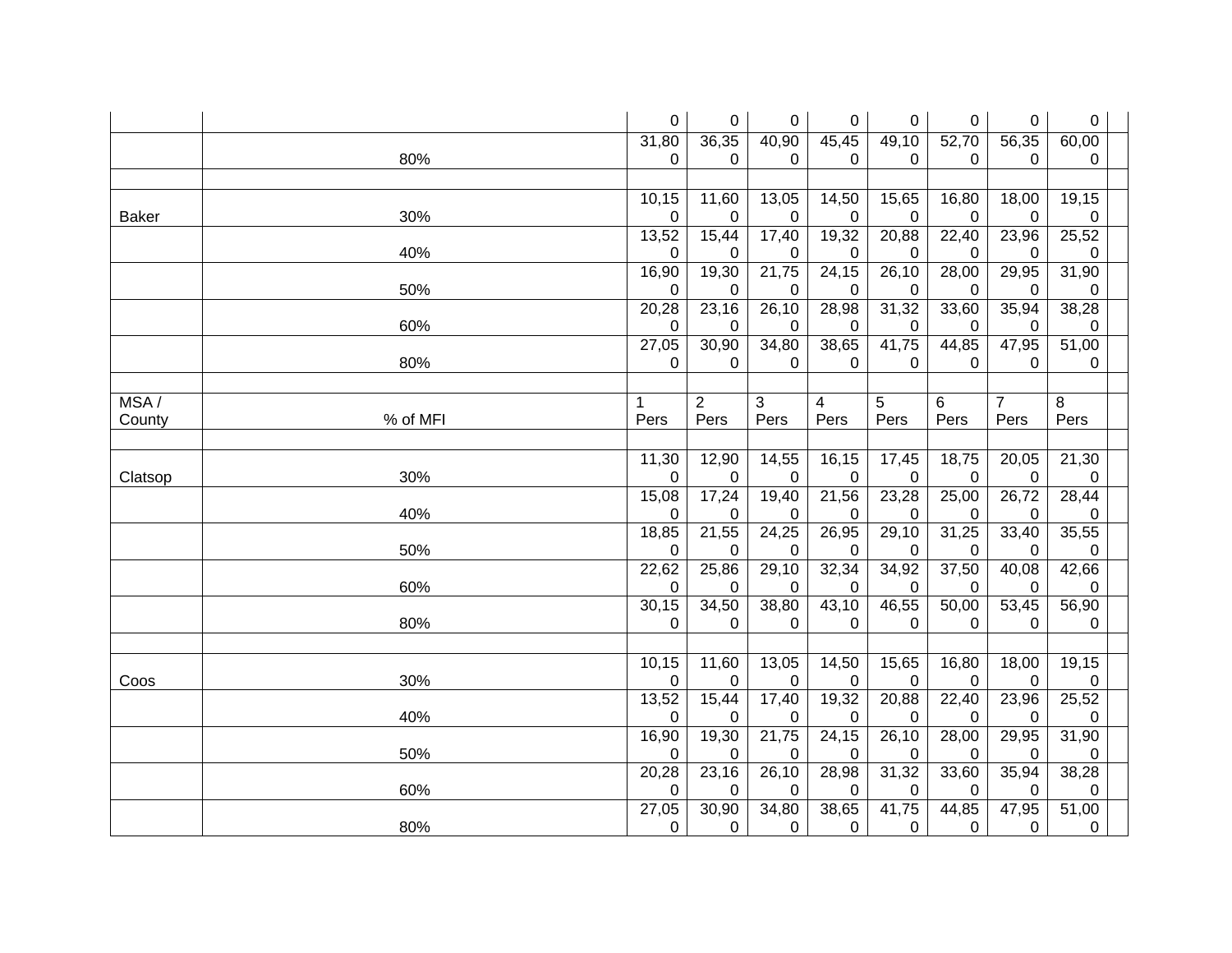|         |     | 10,35              | 11,85      | 13,30      | 14,80       | 16,00      | 17,15      | 18,35      | 19,55      |  |
|---------|-----|--------------------|------------|------------|-------------|------------|------------|------------|------------|--|
| Crook   | 30% | 0                  | 0          | 0          | 0           | 0          | 0          | 0          | 0          |  |
|         |     | 13,84              | 15,80      | 17,80      | 19,76       | 21,36      | 22,92      | 24,52      | 26,08      |  |
|         | 40% | 0                  | 0          | 0          | 0           | 0          | 0          | 0          | 0          |  |
|         |     | 17,30              | 19,75      | 22,25      | 24,70       | 26,70      | 28,65      | 30,65      | 32,60      |  |
|         | 50% | 0                  | 0          | $\Omega$   | 0           | 0          | 0          | $\Omega$   | 0          |  |
|         |     | 20,76              | 23,70      | 26,70      | 29,64       | 32,04      | 34,38      | 36,78      | 39,12      |  |
|         | 60% | 0                  | 0          | 0          | 0           | 0          | 0          | 0          | 0          |  |
|         |     | 27,65              | 31,60      | 35,55      | 39,50       | 42,65      | 45,80      | 49,00      | 52,15      |  |
|         | 80% | 0                  | 0          | 0          | 0           | 0          | 0          | 0          | 0          |  |
|         |     |                    |            |            |             |            |            |            |            |  |
|         |     | 10,15              | 11,60      | 13,05      | 14,50       | 15,65      | 16,80      | 18,00      | 19,15      |  |
| Curry   | 30% | 0                  | 0          | 0          | 0           | 0          | 0          | 0          | 0          |  |
|         |     | 13,52              | 15,44      | 17,40      | 19,32       | 20,88      | 22,40      | 23,96      | 25,52      |  |
|         | 40% | 0                  | 0          | 0          | 0           | 0          | 0          | 0          | 0          |  |
|         |     | 16,90              | 19,30      | 21,75      | 24,15       | 26,10      | 28,00      | 29,95      | 31,90      |  |
|         | 50% | $\pmb{0}$<br>20,28 | 0<br>23,16 | 0<br>26,10 | 0<br>28,98  | 0<br>31,32 | 0<br>33,60 | 0<br>35,94 | 0<br>38,28 |  |
|         | 60% | 0                  | 0          | 0          | 0           | 0          |            | 0          |            |  |
|         |     | 27,05              | 30,90      | 34,80      | 38,65       | 41,75      | 0<br>44,85 | 47,95      | 0<br>51,00 |  |
|         | 80% | 0                  | 0          | 0          | 0           | 0          | 0          | 0          | 0          |  |
|         |     |                    |            |            |             |            |            |            |            |  |
|         |     | 10,15              | 11,60      | 13,05      | 14,50       | 15,65      | 16,80      | 18,00      | 19,15      |  |
| Douglas | 30% | 0                  | 0          | 0          | 0           | 0          | 0          | 0          | 0          |  |
|         |     | 13,56              | 15,48      | 17,44      | 19,36       | 20,92      | 22,44      | 24,00      | 25,56      |  |
|         | 40% | 0                  | 0          | 0          | 0           | 0          | 0          | 0          | 0          |  |
|         |     | 16,95              | 19,35      | 21,80      | 24,20       | 26,15      | 28,05      | 30,00      | 31,95      |  |
|         | 50% | 0                  | 0          | 0          | 0           | 0          | 0          | 0          | 0          |  |
|         |     | 20,34              | 23,22      | 26,16      | 29,04       | 31,38      | 33,66      | 36,00      | 38,34      |  |
|         | 60% | 0                  | 0          | 0          | 0           | 0          | 0          | 0          | 0          |  |
|         |     | 27,10              | 30,95      | 34,85      | 38,70       | 41,80      | 44,90      | 48,00      | 51,10      |  |
|         | 80% | 0                  | 0          | 0          | 0           | 0          | 0          | 0          | 0          |  |
|         |     |                    |            |            |             |            |            |            |            |  |
|         |     | 10,55              | 12,05      | 13,55      | 15,05       | 16,25      | 17,45      | 18,65      | 19,85      |  |
| Gilliam | 30% | 0                  | 0          | 0          | $\mathbf 0$ | 0          | 0          | 0          | 0          |  |
|         |     | 14,04              | 16,08      | 18,08      | 20,08       | 21,68      | 23,28      | 24,88      | 26,52      |  |
|         | 40% | 0                  | 0          | 0          | 0           | 0          | 0          | 0          | 0          |  |
|         | 50% | 17,55              | 20, 10     | 22,60      | 25,10       | 27,10      | 29,10      | 31,10      | 33,15      |  |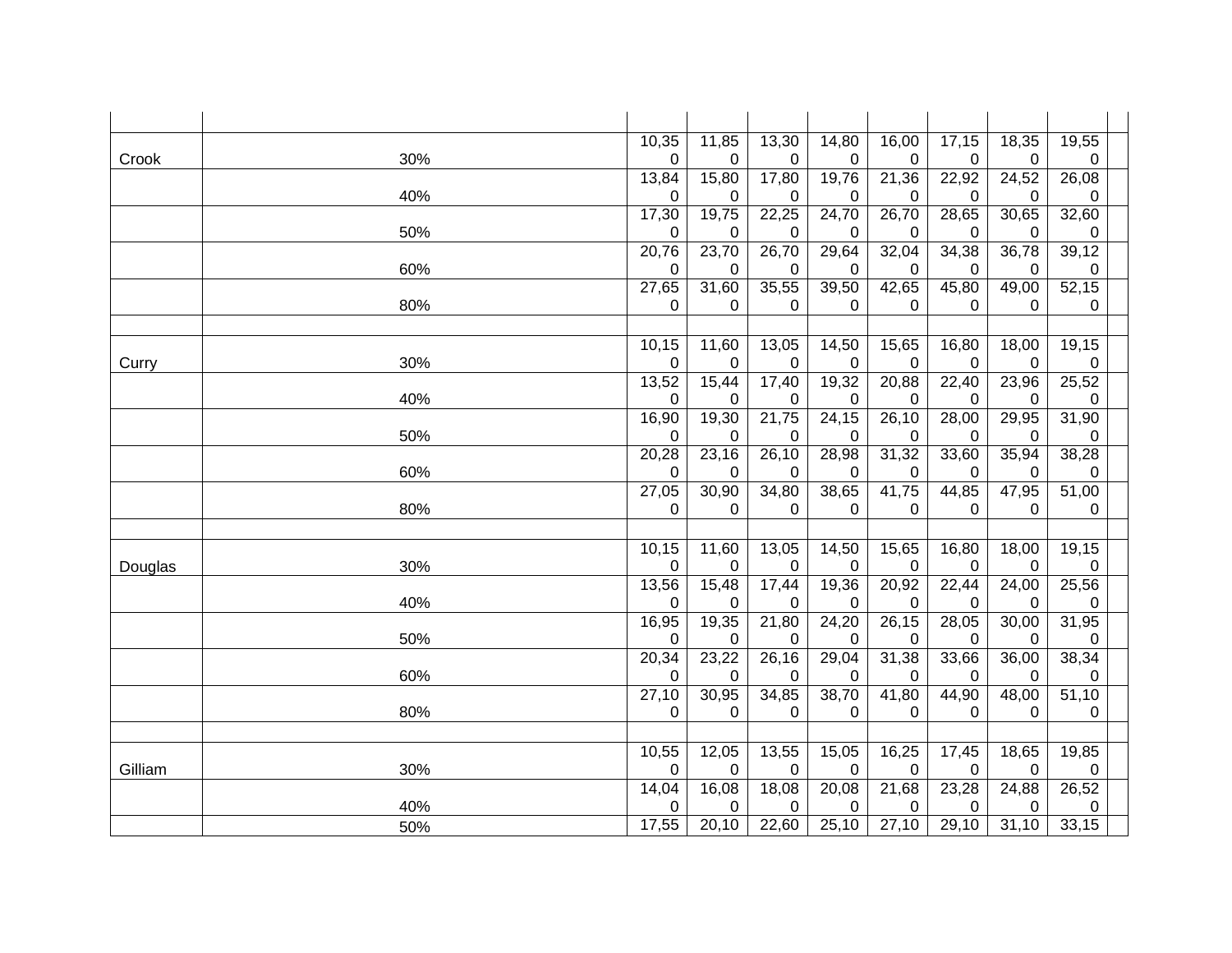|        |     | 0         | 0           | 0           | 0           | 0         | 0         | 0     | $\pmb{0}$   |  |
|--------|-----|-----------|-------------|-------------|-------------|-----------|-----------|-------|-------------|--|
|        |     | 21,06     | 24,12       | 27,12       | 30,12       | 32,52     | 34,92     | 37,32 | 39,78       |  |
|        | 60% | 0         | 0           | 0           | 0           | 0         | 0         | 0     | 0           |  |
|        |     | 28,10     | 32,10       | 36,15       | 40,15       | 43,35     | 46,55     | 49,80 | 53,00       |  |
|        | 80% | 0         | 0           | 0           | $\Omega$    | 0         | 0         | 0     | 0           |  |
|        |     |           |             |             |             |           |           |       |             |  |
|        |     | 10, 15    | 11,60       | 13,05       | 14,50       | 15,65     | 16,80     | 18,00 | 19,15       |  |
| Grant  | 30% | 0         | 0           | $\mathbf 0$ | 0           | 0         | 0         | 0     | $\mathbf 0$ |  |
|        |     | 13,52     | 15,44       | 17,40       | 19,32       | 20,88     | 22,40     | 23,96 | 25,52       |  |
|        | 40% | 0         | 0           | 0           | $\pmb{0}$   | 0         | 0         | 0     | $\pmb{0}$   |  |
|        |     | 16,90     | 19,30       | 21,75       | 24,15       | 26,10     | 28,00     | 29,95 | 31,90       |  |
|        | 50% | 0         | 0           | 0           | 0           | 0         | 0         | 0     | $\mathbf 0$ |  |
|        |     | 20,28     | 23,16       | 26,10       | 28,98       | 31,32     | 33,60     | 35,94 | 38,28       |  |
|        | 60% | 0         | 0           | 0           | 0           | 0         | 0         | 0     | 0           |  |
|        |     | 27,05     | 30,90       | 34,80       | 38,65       | 41,75     | 44,85     | 47,95 | 51,00       |  |
|        | 80% | 0         | $\mathbf 0$ | $\mathbf 0$ | $\mathbf 0$ | 0         | 0         | 0     | 0           |  |
|        |     |           |             |             |             |           |           |       |             |  |
|        |     | 10,15     | 11,60       | 13,05       | 14,50       | 15,65     | 16,80     | 18,00 | 19,15       |  |
| Harney | 30% | 0         | 0           | 0           | 0           | $\pmb{0}$ | 0         | 0     | $\pmb{0}$   |  |
|        |     | 13,52     | 15,44       | 17,40       | 19,32       | 20,88     | 22,40     | 23,96 | 25,52       |  |
|        | 40% | 0         | 0           | 0           | 0           | 0         | 0         | 0     | $\pmb{0}$   |  |
|        |     | 16,90     | 19,30       | 21,75       | 24,15       | 26,10     | 28,00     | 29,95 | 31,90       |  |
|        | 50% | 0         | 0           | 0           | 0           | 0         | 0         | 0     | 0           |  |
|        |     | 20,28     | 23,16       | 26,10       | 28,98       | 31,32     | 33,60     | 35,94 | 38,28       |  |
|        | 60% | 0         | 0           | 0           | 0           | 0         | 0         | 0     | 0           |  |
|        |     | 27,05     | 30,90       | 34,80       | 38,65       | 41,75     | 44,85     | 47,95 | 51,00       |  |
|        | 80% | 0         | 0           | $\mathbf 0$ | 0           | 0         | 0         | 0     | 0           |  |
|        |     |           |             |             |             |           |           |       |             |  |
| Hood   |     | 10,65     | 12,15       | 13,70       | 15,20       | 16,40     | 17,65     | 18,85 | 20,05       |  |
| River  | 30% | $\pmb{0}$ | 0           | 0           | $\mathbf 0$ | 0         | $\pmb{0}$ | 0     | $\pmb{0}$   |  |
|        |     | 14, 16    | 16,20       | 18,20       | 20,24       | 21,84     | 23,48     | 25,08 | 26,72       |  |
|        | 40% | 0         | 0           | 0           | $\mathbf 0$ | 0         | 0         | 0     | 0           |  |
|        |     | 17,70     | 20,25       | 22,75       | 25,30       | 27,30     | 29,35     | 31,35 | 33,40       |  |
|        | 50% | 0         | 0           | 0           | 0           | 0         | 0         | 0     | 0           |  |
|        |     | 21,24     | 24,30       | 27,30       | 30,36       | 32,76     | 35,22     | 37,62 | 40,08       |  |
|        | 60% | 0         | $\mathbf 0$ | 0           | 0           | 0         | 0         | 0     | 0           |  |
|        |     | 28,35     | 32,40       | 36,45       | 40,50       | 43,75     | 47,00     | 50,20 | 53,45       |  |
|        | 80% | 0         | 0           | 0           | 0           | 0         | 0         | 0     | 0           |  |
|        |     |           |             |             |             |           |           |       |             |  |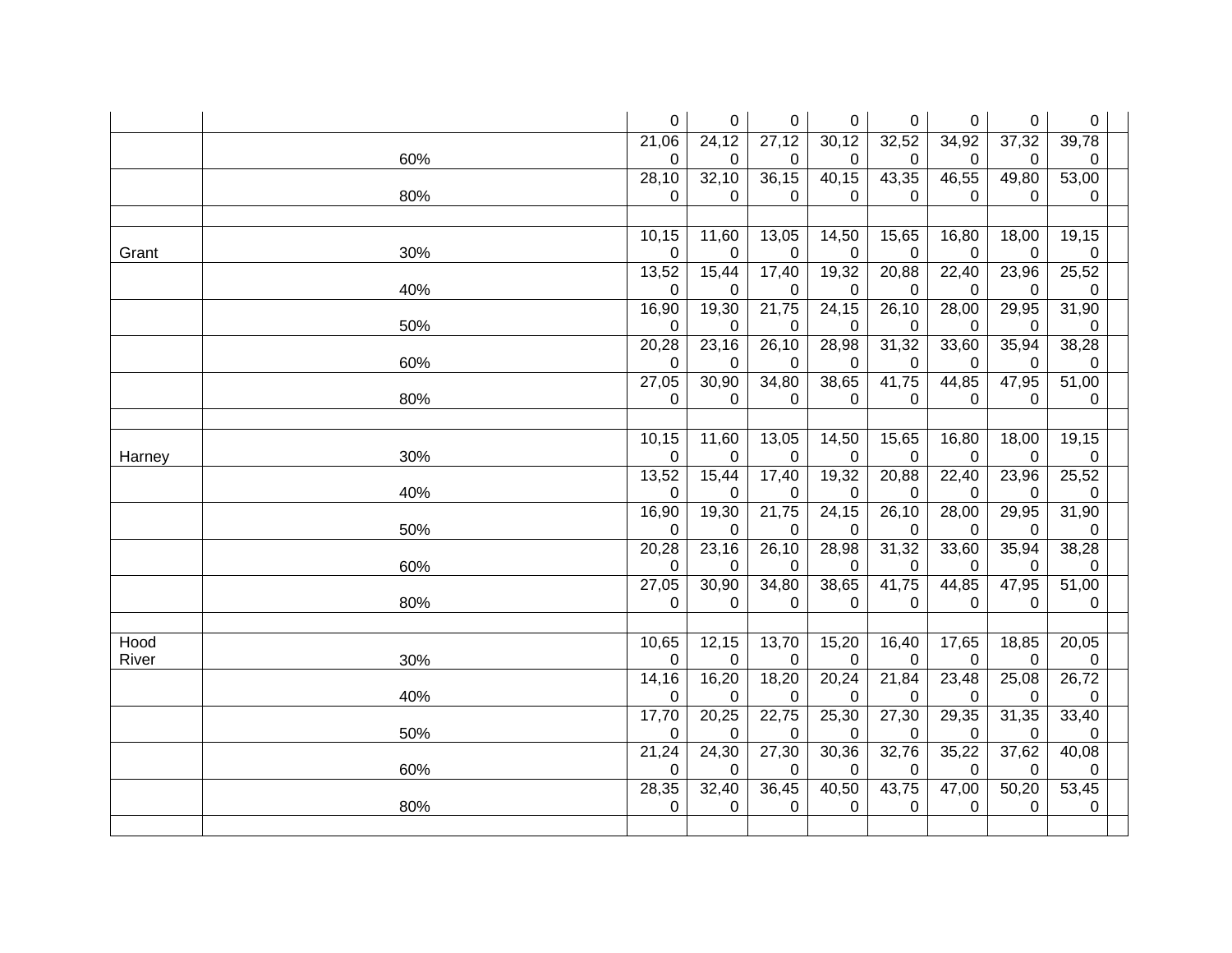| MSA/      |          | 1           | $\boldsymbol{2}$ | 3          | 4                  | 5                 | 6          | $\overline{7}$ | 8                  |  |
|-----------|----------|-------------|------------------|------------|--------------------|-------------------|------------|----------------|--------------------|--|
| County    | % of MFI | Pers        | Pers             | Pers       | Pers               | Pers              | Pers       | Pers           | Pers               |  |
|           |          |             |                  |            |                    |                   |            |                |                    |  |
|           |          | 10,15       | 11,60            | 13,05      | 14,50              | 15,65             | 16,80      | 18,00          | 19,15              |  |
| Jefferson | 30%      | $\mathbf 0$ | 0                | 0          | $\mathbf 0$        | 0                 | 0          | 0              | $\Omega$           |  |
|           |          | 13,52       | 15,44            | 17,40      | 19,32              | 20,88             | 22,40      | 23,96          | 25,52              |  |
|           | 40%      | $\mathbf 0$ | 0                | 0          | 0                  | 0                 | 0          | 0              | 0                  |  |
|           |          | 16,90       | 19,30            | 21,75      | 24,15              | 26,10             | 28,00      | 29,95          | 31,90              |  |
|           | 50%      | 0           | 0                | 0          | 0                  | 0                 | 0          | 0              | 0                  |  |
|           |          | 20,28       | 23,16            | 26,10      | $\overline{28,98}$ | 31,32             | 33,60      | 35,94          | 38,28              |  |
|           | 60%      | 0           | 0                | 0          | 0                  | 0                 | 0          | 0              | 0                  |  |
|           |          | 27,05       | 30,90            | 34,80      | 38,65              | 41,75             | 44,85      | 47,95          | 51,00              |  |
|           | 80%      | 0           | 0                | 0          | 0                  | 0                 | 0          | 0              | 0                  |  |
|           |          |             |                  |            |                    |                   |            |                |                    |  |
|           |          | 10,15       | 11,60            | 13,05      | 14,50              | 15,65             | 16,80      | 18,00          | 19,15              |  |
| Josephine | 30%      | 0           | 0                | 0          | 0                  | 0                 | 0          | 0              | 0                  |  |
|           |          | 13,52       | 15,44            | 17,40      | 19,32              | 20,88             | 22,40      | 23,96          | 25,52              |  |
|           | 40%      | 0           | 0                | 0          | 0                  | 0                 | 0          | 0              | 0                  |  |
|           |          | 16,90       | 19,30            | 21,75      | 24,15              | 26,10             | 28,00      | 29,95          | 31,90              |  |
|           | 50%      | 0           | 0                | 0          | 0                  | 0                 | 0          | 0              | 0                  |  |
|           |          | 20,28       | 23,16            | 26,10      | 28,98              | 31,32             | 33,60      | 35,94          | 38,28              |  |
|           | 60%      | 0           | 0                | 0          | 0                  | 0                 | 0          | 0              | 0                  |  |
|           | 80%      | 27,05<br>0  | 30,90<br>0       | 34,80<br>0 | 38,65<br>$\Omega$  | 41,75<br>$\Omega$ | 44,85<br>0 | 47,95<br>0     | 51,00<br>0         |  |
|           |          |             |                  |            |                    |                   |            |                |                    |  |
|           |          | 10,15       | 11,60            | 13,05      | 14,50              | 15,65             | 16,80      | 18,00          | 19,15              |  |
| Klamath   | 30%      | $\pmb{0}$   | 0                | 0          | 0                  | 0                 | 0          | 0              | 0                  |  |
|           |          | 13,52       | 15,44            | 17,40      | 19,32              | 20,88             | 22,40      | 23,96          | 25,52              |  |
|           | 40%      | $\mathbf 0$ | 0                | 0          | 0                  | 0                 | 0          | 0              | 0                  |  |
|           |          | 16,90       | 19,30            | 21,75      | 24,15              | 26,10             | 28,00      | 29,95          | 31,90              |  |
|           | 50%      | 0           | 0                | 0          | 0                  | 0                 | 0          | 0              | 0                  |  |
|           |          | 20,28       | 23,16            | 26,10      | 28,98              | 31,32             | 33,60      | 35,94          | 38,28              |  |
|           | 60%      | 0           | 0                | 0          | 0                  | 0                 | 0          | 0              | 0                  |  |
|           |          | 27,05       | 30,90            | 34,80      | 38,65              | 41,75             | 44,85      | 47,95          | $\overline{51,00}$ |  |
|           | 80%      | 0           | 0                | 0          | 0                  | $\Omega$          | 0          | 0              | $\Omega$           |  |
|           |          |             |                  |            |                    |                   |            |                |                    |  |
|           |          | 10,15       | 11,60            | 13,05      | 14,50              | 15,65             | 16,80      | 18,00          | 19,15              |  |
| Lake      | 30%      | 0           | 0                | 0          | 0                  | 0                 | 0          | 0              | 0                  |  |
|           | 40%      | 13,52       | 15,44            | 17,40      | 19,32              | 20,88             | 22,40      | 23,96          | 25,52              |  |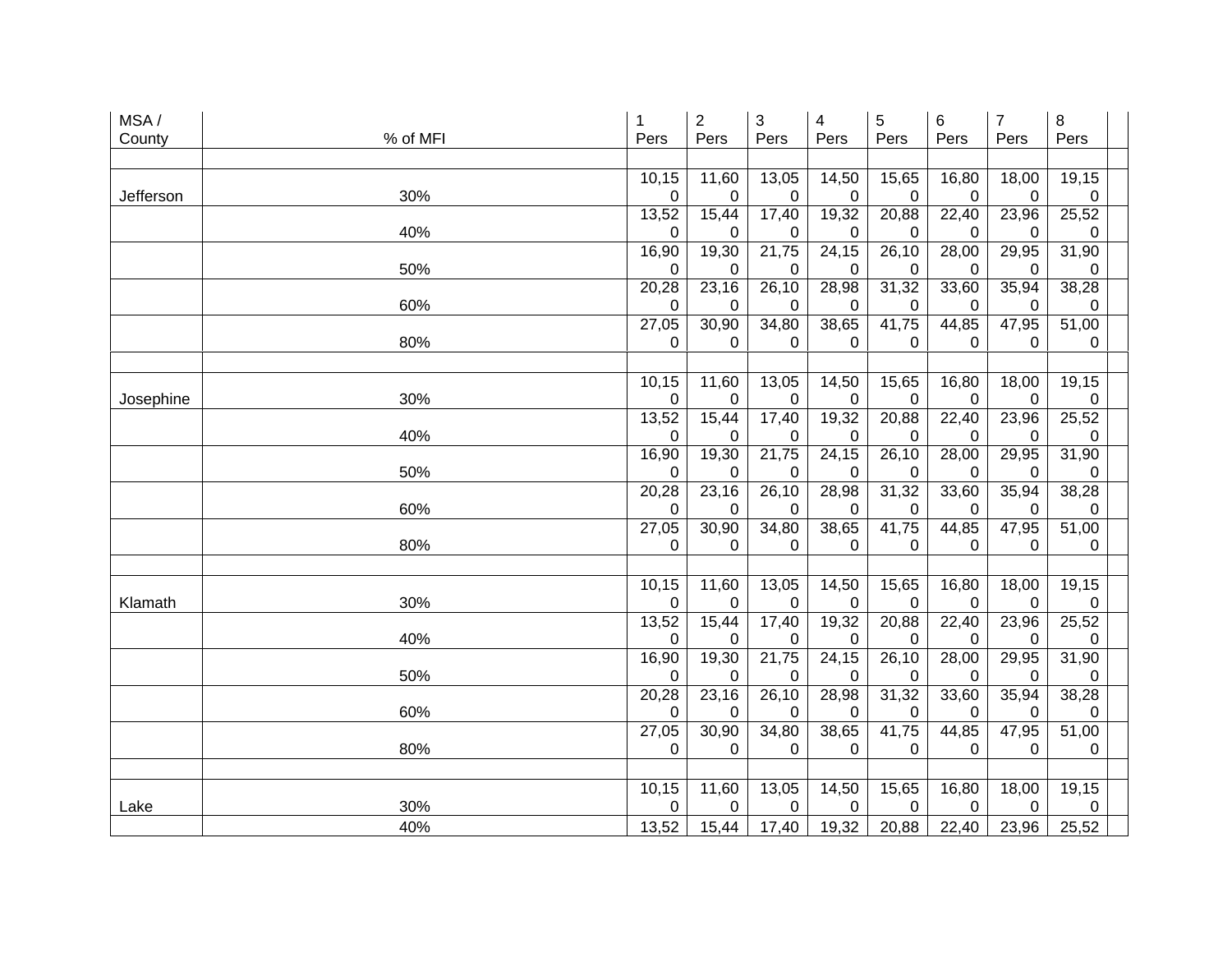|                | 0           | 0           | 0          | 0          | 0          | 0          | 0          | $\pmb{0}$  |  |
|----------------|-------------|-------------|------------|------------|------------|------------|------------|------------|--|
|                | 16,90       | 19,30       | 21,75      | 24,15      | 26,10      | 28,00      | 29,95      | 31,90      |  |
| 50%            | 0           | 0           | 0          | 0          |            | 0          | 0          | 0          |  |
|                | 20,28       | 23,16       | 26,10      | 28,98      | 31,32      | 33,60      | 35,94      | 38,28      |  |
| 60%            | 0           | 0           | 0          | 0          | 0          | 0          | 0          | 0          |  |
|                | 27,05       | 30,90       | 34,80      | 38,65      | 41,75      | 44,85      | 47,95      | 51,00      |  |
| 80%            | 0           | 0           | 0          | 0          | 0          | 0          | 0          | 0          |  |
|                |             |             |            |            |            |            |            |            |  |
|                | 10,15       | 11,60       | 13,05      | 14,50      | 15,65      | 16,80      | 18,00      | 19,15      |  |
| 30%<br>Lincoln | $\pmb{0}$   | 0           | 0          | 0          | 0          | 0          | 0          | 0          |  |
|                | 13,52       | 15,44       | 17,40      | 19,32      | 20,88      | 22,40      | 23,96      | 25,52      |  |
| 40%            | 0           | 0           | 0          | 0          | 0          | 0          | 0          | 0          |  |
|                | 16,90       | 19,30       | 21,75      | 24,15      | 26,10      | 28,00      | 29,95      | 31,90      |  |
| 50%            | 0           | 0           | 0          | 0          | 0          | 0          | 0          | 0          |  |
|                | 20,28       | 23,16       | 26,10      | 28,98      | 31,32      | 33,60      | 35,94      | 38,28      |  |
| 60%            | 0           | 0           | 0          | 0          | 0          | 0          | 0          | 0          |  |
|                | 27,05       | 30,90       | 34,80      | 38,65      | 41,75      | 44,85      | 47,95      | 51,00      |  |
| 80%            | 0           | 0           | 0          | 0          | 0          | 0          | 0          | 0          |  |
|                |             |             |            |            |            |            |            |            |  |
|                | 11,20       | 12,80       | 14,40      | 16,00      | 17,30      | 18,55      | 19,85      | 21,10      |  |
| 30%<br>Linn    | 0           | 0           | 0          | 0          | 0          | 0          | 0          | 0          |  |
|                | 14,96       | 17,08       | 19,24      | 21,36      | 23,08      | 24,76      | 26,48      | 28,20      |  |
| 40%            | 0           | 0           | 0          | 0          | 0          | 0          | 0          | 0          |  |
|                | 18,70       | 21,35       | 24,05      | 26,70      | 28,85      | 30,95      | 33,10      | 35,25      |  |
| 50%            | 0           | 0           | 0          | 0          | 0          | 0          | 0          | 0          |  |
| 60%            | 22,44       | 25,62       | 28,86      | 32,04      | 34,62      | 37,14      | 39,72      | 42,30      |  |
|                | 0<br>29,90  | 0<br>34, 15 | 0<br>38,45 | 0<br>42,70 | 0<br>46,10 | 0<br>49,55 | 0<br>52,95 | 0<br>56,35 |  |
| 80%            | $\Omega$    | 0           | 0          | 0          | 0          | 0          | 0          | 0          |  |
|                |             |             |            |            |            |            |            |            |  |
|                | 10,15       | 11,60       | 13,05      | 14,50      | 15,65      | 16,80      | 18,00      | 19,15      |  |
| 30%<br>Malheur | $\mathbf 0$ | 0           | 0          | 0          | 0          | 0          | 0          | 0          |  |
|                | 13,52       | 15,44       | 17,40      | 19,32      | 20,88      | 22,40      | 23,96      | 25,52      |  |
| 40%            | 0           | 0           | 0          | 0          | 0          | 0          | 0          | 0          |  |
|                | 16,90       | 19,30       | 21,75      | 24,15      | 26,10      | 28,00      | 29,95      | 31,90      |  |
| 50%            | 0           | 0           | 0          | 0          | 0          | 0          | 0          | 0          |  |
|                | 20,28       | 23,16       | 26,10      | 28,98      | 31,32      | 33,60      | 35,94      | 38,28      |  |
| 60%            | 0           | 0           | 0          | 0          | 0          | 0          | 0          | 0          |  |
| 80%            | 27,05       | 30,90       | 34,80      | 38,65      | 41,75      | 44,85      | 47,95      | 51,00      |  |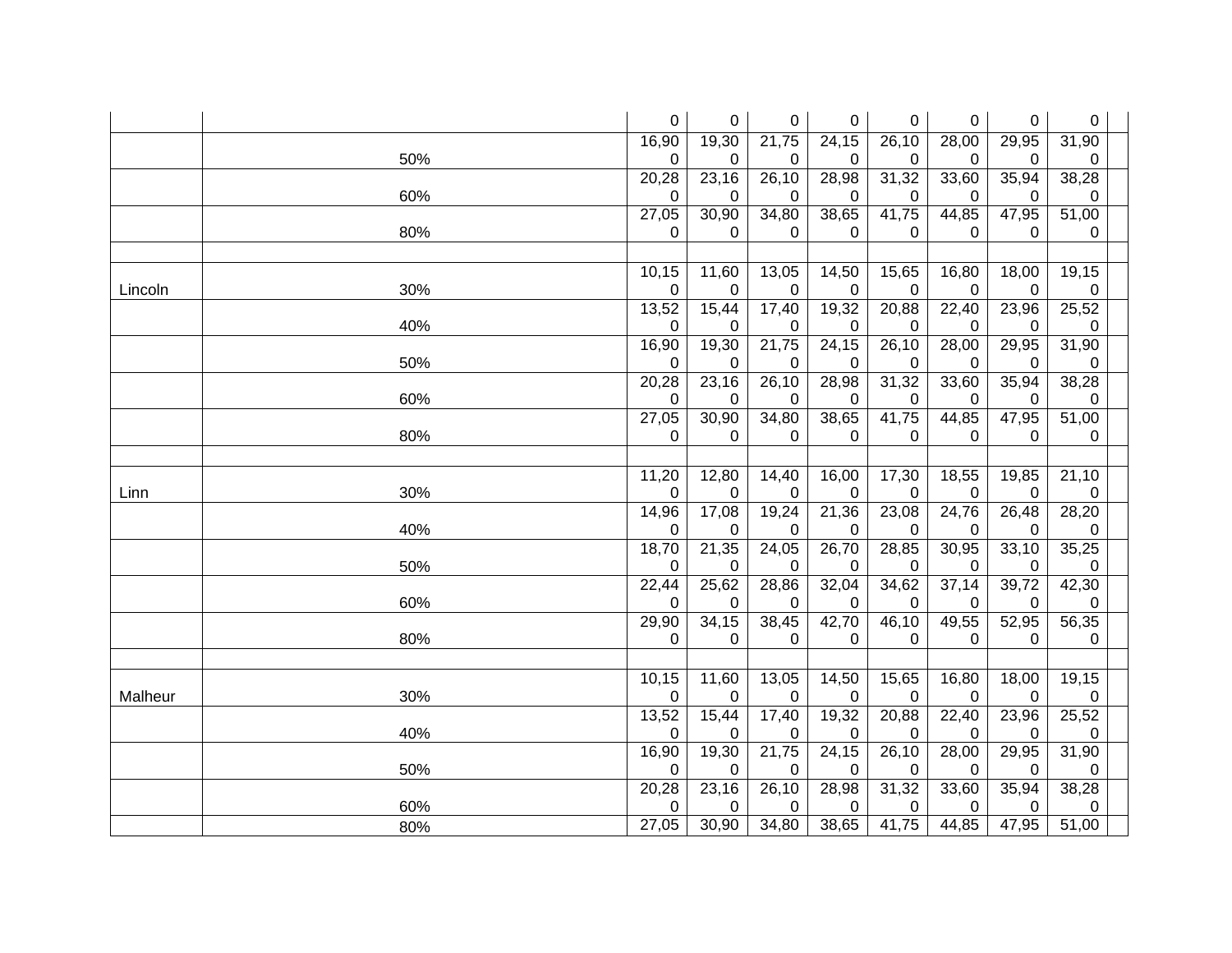|           |          | 0           | 0              | 0           | 0           | 0        | 0     | 0     | 0     |  |
|-----------|----------|-------------|----------------|-------------|-------------|----------|-------|-------|-------|--|
|           |          |             |                |             |             |          |       |       |       |  |
|           |          | 10,35       | 11,85          | 13,30       | 14,80       | 16,00    | 17,15 | 18,35 | 19,55 |  |
| Morrow    | 30%      | $\mathbf 0$ | $\Omega$       | 0           | $\mathbf 0$ | 0        | 0     | 0     | 0     |  |
|           |          | 13,84       | 15,80          | 17,80       | 19,76       | 21,36    | 22,92 | 24,52 | 26,08 |  |
|           | 40%      | 0           | 0              | 0           | 0           | 0        | 0     | 0     | 0     |  |
|           |          | 17,30       | 19,75          | 22,25       | 24,70       | 26,70    | 28,65 | 30,65 | 32,60 |  |
|           | 50%      | 0           | 0              | 0           | 0           | 0        | 0     | 0     | 0     |  |
|           |          | 20,76       | 23,70          | 26,70       | 29,64       | 32,04    | 34,38 | 36,78 | 39,12 |  |
|           | 60%      | 0           | 0              | $\Omega$    | $\Omega$    | $\Omega$ | 0     | 0     | 0     |  |
|           |          | 27,65       | 31,60          | 35,55       | 39,50       | 42,65    | 45,80 | 49,00 | 52,15 |  |
|           | 80%      | 0           | 0              | 0           | 0           | $\Omega$ | 0     | 0     | 0     |  |
|           |          | 11,15       | 12,70          | 14,30       | 15,90       | 17,15    | 18,45 | 19,70 | 21,00 |  |
| Sherman   | 30%      | 0           | 0              | $\mathbf 0$ | $\mathbf 0$ | 0        | 0     | 0     | 0     |  |
|           |          | 14,84       | 16,96          | 19,08       | 21,20       | 22,88    | 24,60 | 26,28 | 28,00 |  |
|           | 40%      | 0           | 0              | 0           | 0           | 0        | 0     | 0     | 0     |  |
|           |          | 18,55       | 21,20          | 23,85       | 26,50       | 28,60    | 30,75 | 32,85 | 35,00 |  |
|           | 50%      | 0           | $\Omega$       | 0           | $\Omega$    | 0        | 0     | 0     | 0     |  |
|           |          | 22,26       | 25,44          | 28,62       | 31,80       | 34,32    | 36,90 | 39,42 | 42,00 |  |
|           | 60%      | 0           | 0              | 0           | 0           | 0        | 0     | 0     | 0     |  |
|           |          | 29,70       | 33,90          | 38,15       | 42,40       | 45,80    | 49,20 | 52,60 | 55,95 |  |
|           | 80%      | 0           | 0              | 0           | 0           | 0        | 0     | 0     | 0     |  |
|           |          |             |                |             |             |          |       |       |       |  |
| MSA/      |          | 1           | $\overline{c}$ | 3           | 4           | 5        | 6     | 7     | 8     |  |
| County    | % of MFI | Pers        | Pers           | Pers        | Pers        | Pers     | Pers  | Pers  | Pers  |  |
|           |          | 10,30       | 11,75          | 13,25       | 14,70       | 15,90    | 17,05 | 18,25 | 19,40 |  |
| Tillamook | 30%      | 0           | 0              | 0           | 0           | 0        | 0     | 0     | 0     |  |
|           |          | 13,72       | 15,68          | 17,64       | 19,60       | 21,16    | 22,72 | 24,32 | 25,88 |  |
|           | 40%      | $\mathbf 0$ | 0              | $\mathbf 0$ | 0           | 0        | 0     | 0     | 0     |  |
|           |          | 17,15       | 19,60          | 22,05       | 24,50       | 26,45    | 28,40 | 30,40 | 32,35 |  |
|           | 50%      | 0           | 0              | $\mathbf 0$ | $\mathbf 0$ | 0        | 0     | 0     | 0     |  |
|           |          | 20,58       | 23,52          | 26,46       | 29,40       | 31,74    | 34,08 | 36,48 | 38,82 |  |
|           | 60%      | 0           | 0              | 0           | 0           | 0        | 0     | 0     | 0     |  |
|           |          | 27,45       | 31,35          | 35,30       | 39,20       | 42,35    | 45,45 | 48,60 | 51,75 |  |
|           | 80%      | $\mathbf 0$ | 0              | 0           | 0           | 0        | 0     | 0     | 0     |  |
|           |          |             |                |             |             |          |       |       |       |  |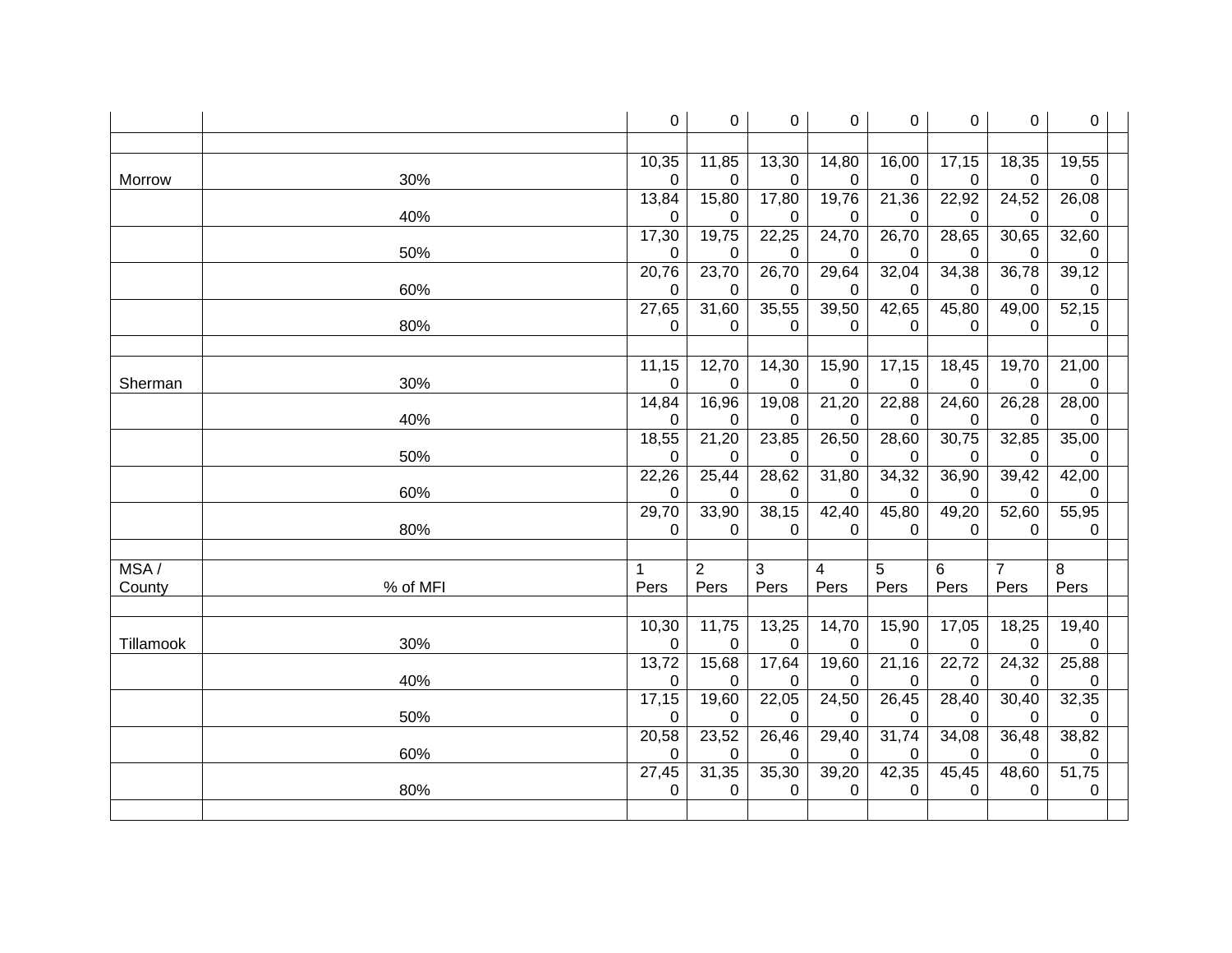|     | 10,90                                                       | 12,50                                                                              | 14,05                                                                                                             | 15,60                                                                                                    | 16,85                                                                                           | 18,10                                                                                           | 19,35                                                                         | 20,60                                                                                                        |                                                                               |
|-----|-------------------------------------------------------------|------------------------------------------------------------------------------------|-------------------------------------------------------------------------------------------------------------------|----------------------------------------------------------------------------------------------------------|-------------------------------------------------------------------------------------------------|-------------------------------------------------------------------------------------------------|-------------------------------------------------------------------------------|--------------------------------------------------------------------------------------------------------------|-------------------------------------------------------------------------------|
| 30% | $\overline{0}$                                              | 0                                                                                  | 0                                                                                                                 | 0                                                                                                        | 0                                                                                               | 0                                                                                               | 0                                                                             | 0                                                                                                            |                                                                               |
|     |                                                             |                                                                                    |                                                                                                                   |                                                                                                          |                                                                                                 |                                                                                                 |                                                                               |                                                                                                              |                                                                               |
|     | 0                                                           | 0                                                                                  | 0                                                                                                                 | 0                                                                                                        | 0                                                                                               | 0                                                                                               | 0                                                                             | 0                                                                                                            |                                                                               |
|     |                                                             |                                                                                    |                                                                                                                   |                                                                                                          |                                                                                                 |                                                                                                 |                                                                               |                                                                                                              |                                                                               |
|     | $\pmb{0}$                                                   | 0                                                                                  | 0                                                                                                                 | 0                                                                                                        | 0                                                                                               | 0                                                                                               | 0                                                                             | 0                                                                                                            |                                                                               |
|     |                                                             |                                                                                    |                                                                                                                   |                                                                                                          |                                                                                                 |                                                                                                 |                                                                               |                                                                                                              |                                                                               |
|     | 0                                                           | 0                                                                                  | 0                                                                                                                 | 0                                                                                                        | 0                                                                                               | 0                                                                                               | 0                                                                             | 0                                                                                                            |                                                                               |
|     |                                                             |                                                                                    |                                                                                                                   |                                                                                                          |                                                                                                 |                                                                                                 |                                                                               |                                                                                                              |                                                                               |
|     |                                                             | 0                                                                                  | 0                                                                                                                 | 0                                                                                                        | 0                                                                                               | 0                                                                                               | 0                                                                             | 0                                                                                                            |                                                                               |
|     |                                                             |                                                                                    |                                                                                                                   |                                                                                                          |                                                                                                 |                                                                                                 |                                                                               |                                                                                                              |                                                                               |
|     | 10,35                                                       | 11,85                                                                              | 13,30                                                                                                             | 14,80                                                                                                    | 16,00                                                                                           | 17,15                                                                                           | 18,35                                                                         | 19,55                                                                                                        |                                                                               |
|     | 0                                                           | 0                                                                                  | 0                                                                                                                 | 0                                                                                                        | 0                                                                                               | 0                                                                                               | 0                                                                             | 0                                                                                                            |                                                                               |
|     |                                                             |                                                                                    |                                                                                                                   |                                                                                                          |                                                                                                 |                                                                                                 |                                                                               |                                                                                                              |                                                                               |
|     | $\mathbf 0$                                                 | 0                                                                                  | 0                                                                                                                 | 0                                                                                                        | 0                                                                                               | 0                                                                                               | 0                                                                             | 0                                                                                                            |                                                                               |
|     |                                                             |                                                                                    |                                                                                                                   |                                                                                                          |                                                                                                 |                                                                                                 |                                                                               |                                                                                                              |                                                                               |
|     | 0                                                           | 0                                                                                  | 0                                                                                                                 | 0                                                                                                        | 0                                                                                               | 0                                                                                               | 0                                                                             | 0                                                                                                            |                                                                               |
|     |                                                             |                                                                                    |                                                                                                                   |                                                                                                          |                                                                                                 |                                                                                                 |                                                                               |                                                                                                              |                                                                               |
|     | 0                                                           | 0                                                                                  | 0                                                                                                                 | 0                                                                                                        | 0                                                                                               | 0                                                                                               | 0                                                                             | 0                                                                                                            |                                                                               |
|     |                                                             |                                                                                    |                                                                                                                   |                                                                                                          |                                                                                                 |                                                                                                 |                                                                               |                                                                                                              |                                                                               |
|     | 0                                                           | 0                                                                                  | 0                                                                                                                 | 0                                                                                                        | 0                                                                                               | 0                                                                                               | 0                                                                             | 0                                                                                                            |                                                                               |
|     |                                                             |                                                                                    |                                                                                                                   |                                                                                                          |                                                                                                 |                                                                                                 |                                                                               |                                                                                                              |                                                                               |
|     | 10, 15                                                      | 11,60                                                                              | 13,05                                                                                                             | 14,50                                                                                                    | 15,65                                                                                           | 16,80                                                                                           | 18,00                                                                         | 19,15                                                                                                        |                                                                               |
| 30% | 0                                                           | 0                                                                                  | 0                                                                                                                 | 0                                                                                                        | 0                                                                                               | 0                                                                                               | 0                                                                             | 0                                                                                                            |                                                                               |
|     | 13,52                                                       | 15,44                                                                              | 17,40                                                                                                             | 19,32                                                                                                    | 20,88                                                                                           | 22,40                                                                                           | $\overline{23,96}$                                                            | 25,52                                                                                                        |                                                                               |
| 40% | 0                                                           | 0                                                                                  | 0                                                                                                                 | 0                                                                                                        | 0                                                                                               | 0                                                                                               | 0                                                                             | 0                                                                                                            |                                                                               |
|     | 16,90                                                       |                                                                                    |                                                                                                                   | 24,15                                                                                                    | 26,10                                                                                           | 28,00                                                                                           | 29,95                                                                         | 31,90                                                                                                        |                                                                               |
| 50% | 0                                                           | 0                                                                                  | 0                                                                                                                 | 0                                                                                                        | 0                                                                                               | 0                                                                                               | 0                                                                             | 0                                                                                                            |                                                                               |
|     | 20,28                                                       |                                                                                    |                                                                                                                   | 28,98                                                                                                    | 31,32                                                                                           | 33,60                                                                                           | 35,94                                                                         | 38,28                                                                                                        |                                                                               |
| 60% | 0                                                           | 0                                                                                  | 0                                                                                                                 | 0                                                                                                        | 0                                                                                               | 0                                                                                               | 0                                                                             | 0                                                                                                            |                                                                               |
|     | 27,05                                                       |                                                                                    |                                                                                                                   |                                                                                                          |                                                                                                 | 44,85                                                                                           |                                                                               | 51,00                                                                                                        |                                                                               |
| 80% | 0                                                           | 0                                                                                  | 0                                                                                                                 | 0                                                                                                        | 0                                                                                               | 0                                                                                               | 0                                                                             | 0                                                                                                            |                                                                               |
|     |                                                             |                                                                                    |                                                                                                                   |                                                                                                          |                                                                                                 |                                                                                                 |                                                                               |                                                                                                              |                                                                               |
|     | 10,90                                                       | 12,45                                                                              | 14,00                                                                                                             |                                                                                                          |                                                                                                 | 18,05                                                                                           |                                                                               | 20,55                                                                                                        |                                                                               |
| 30% | 0                                                           | 0                                                                                  | 0                                                                                                                 | 0                                                                                                        | 0                                                                                               | 0                                                                                               | 0                                                                             | 0                                                                                                            |                                                                               |
|     | 14,52                                                       |                                                                                    | 18,64                                                                                                             | 20,72                                                                                                    | 22,36                                                                                           | 24,04                                                                                           | 25,68                                                                         | 27,36                                                                                                        |                                                                               |
| 40% | 0                                                           | 0                                                                                  | 0                                                                                                                 | 0                                                                                                        | 0                                                                                               | 0                                                                                               | 0                                                                             | 0                                                                                                            |                                                                               |
|     |                                                             |                                                                                    |                                                                                                                   |                                                                                                          |                                                                                                 |                                                                                                 |                                                                               |                                                                                                              |                                                                               |
| 50% | 0                                                           | 0                                                                                  | 0                                                                                                                 | 0                                                                                                        | 0                                                                                               | $\Omega$                                                                                        | 0                                                                             | 0                                                                                                            |                                                                               |
|     | 40%<br>50%<br>60%<br>80%<br>30%<br>40%<br>50%<br>60%<br>80% | 14,56<br>18,20<br>21,84<br>29,10<br>0<br>13,80<br>17,25<br>20,70<br>27,60<br>18,15 | 16,64<br>20,80<br>24,96<br>33,30<br>15,76<br>19,70<br>23,64<br>31,55<br>19,30<br>23,16<br>30,90<br>16,56<br>20,70 | 18,72<br>23,40<br>28,08<br>37,45<br>17,76<br>22,20<br>26,64<br>35,50<br>21,75<br>26,10<br>34,80<br>23,30 | 20,80<br>26,00<br>31,20<br>41,60<br>19,72<br>24,65<br>29,58<br>39,45<br>38,65<br>15,55<br>25,90 | 22,48<br>28,10<br>33,72<br>44,95<br>21,28<br>26,60<br>31,92<br>42,60<br>41,75<br>16,80<br>27,95 | 24,12<br>30,15<br>36,18<br>48,25<br>22,88<br>28,60<br>34,32<br>45,75<br>30,05 | 25,80<br>32,25<br>38,70<br>$\overline{51,60}$<br>24,44<br>30,55<br>36,66<br>48,90<br>47,95<br>19,30<br>32,10 | 27,44<br>34,30<br>41,16<br>54,90<br>26,04<br>32,55<br>39,06<br>52,05<br>34,20 |